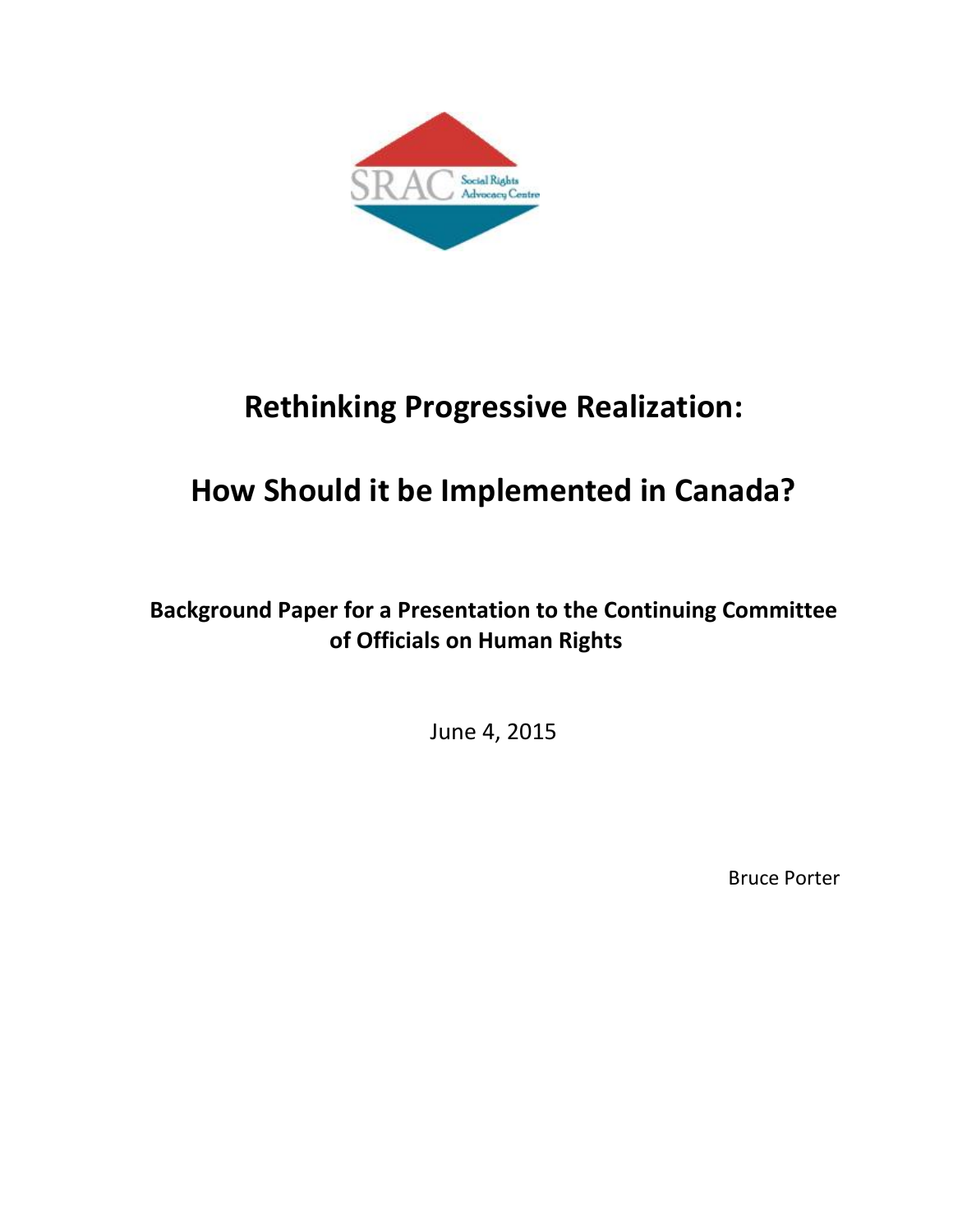#### **A. Introduction: Progressive Realization within a Unified Framework of Rights**

When the unified set of rights in the *Universal Declaration of Human Rights* was divided into two covenants, a provision was included in the *International Covenant on Economic, Social and Cultural Rights* (ICESCR) that was not included in the *International Covenant on Civil and Political Rights* (ICCPR). Article 2(1) of the *ICESCR* articulated what is generally referred to as the obligation of "progressive realization," clarifying that "Each State Party to the present Covenant undertakes to take steps…to the maximum of its available resources, with a view to achieving progressively the full realization of the rights recognized in the present Covenant by all appropriate means, including particularly the adoption of legislative measures."

Up until the mid-1990s or so, the unique provision for progressive realization of ESC rights was seen by many as proof that ESC rights should be understood as aspirational goals of social and economic policy in contrast to obligations of immediate application, subject to judicial remedy, as civil and political rights were characterized. Under this earlier paradigm, progressive realization of ESC rights was associated with collective indicators of economic development rather than with individual human rights claims linked to the inherent dignity and worth of the human person. This differentiation between the two sets of rights was reinforced by the adoption of an optional individual complaints procedure for the ICCPR when no similar optional protocol was adopted for the ICESCR.

It became clear as the years went by, however, that this "aspirational" view of progressive realization deprived ESC rights of meaningful content for rights holders. Leaving socio-economic rights entirely to governments to define and implement according to their own priorities simply reinforced patterns of exclusion of the most powerless and marginalized groups which human rights was supposed to remedy. Civil society and human rights experts began to call for return to a unified conception of human rights, recognizing that all human rights, including the components of ESC rights that are subject to progressive realization, require access to effective remedies. The *Vienna Declaration of Human Rights* in 1993 reaffirmed the indivisibility of all human rights and encouraged States and the CESCR to "continue the examination of optional protocols" to the ICESCR.<sup>1</sup> An expert group meeting convened to consider violations of ESC rights in 1997 in Maastricht affirmed that "The fact that the full realization of most economic, social and cultural rights can only be achieved progressively, which in fact also applies to most civil and political rights, does not alter the nature of the legal obligation of States …" and affirmed that "Any person or group who is a victim of a violation of an economic, social or cultural right should have access to effective judicial or other appropriate remedies at both national and international levels."<sup>2</sup> In the meantime, an increasing number of states were choosing to include ESC rights as justiciable rights in new constitutions. Over the course of the following decade courts and international bodies confronted directly the question of how the principle of progressive realization should be reconciled with the new understanding of ESC rights as firm legal obligations subject to effective adjudication and remedy.<sup>3</sup>

<sup>1</sup> See *Vienna Declaration and Programme of Action*, A/CONF.157/23, at para 75.

<sup>&</sup>lt;sup>2</sup> Masstricht Guidelines on Violations of Economic, Social and Cultural Rights, Maastricht, January 22-26, 1997.

<sup>3</sup> M Langford, ed, *Social Rights Jurisprudence: Emerging Trends in International and Comparative Law* (New York: Cambridge University Press, 2008) 209.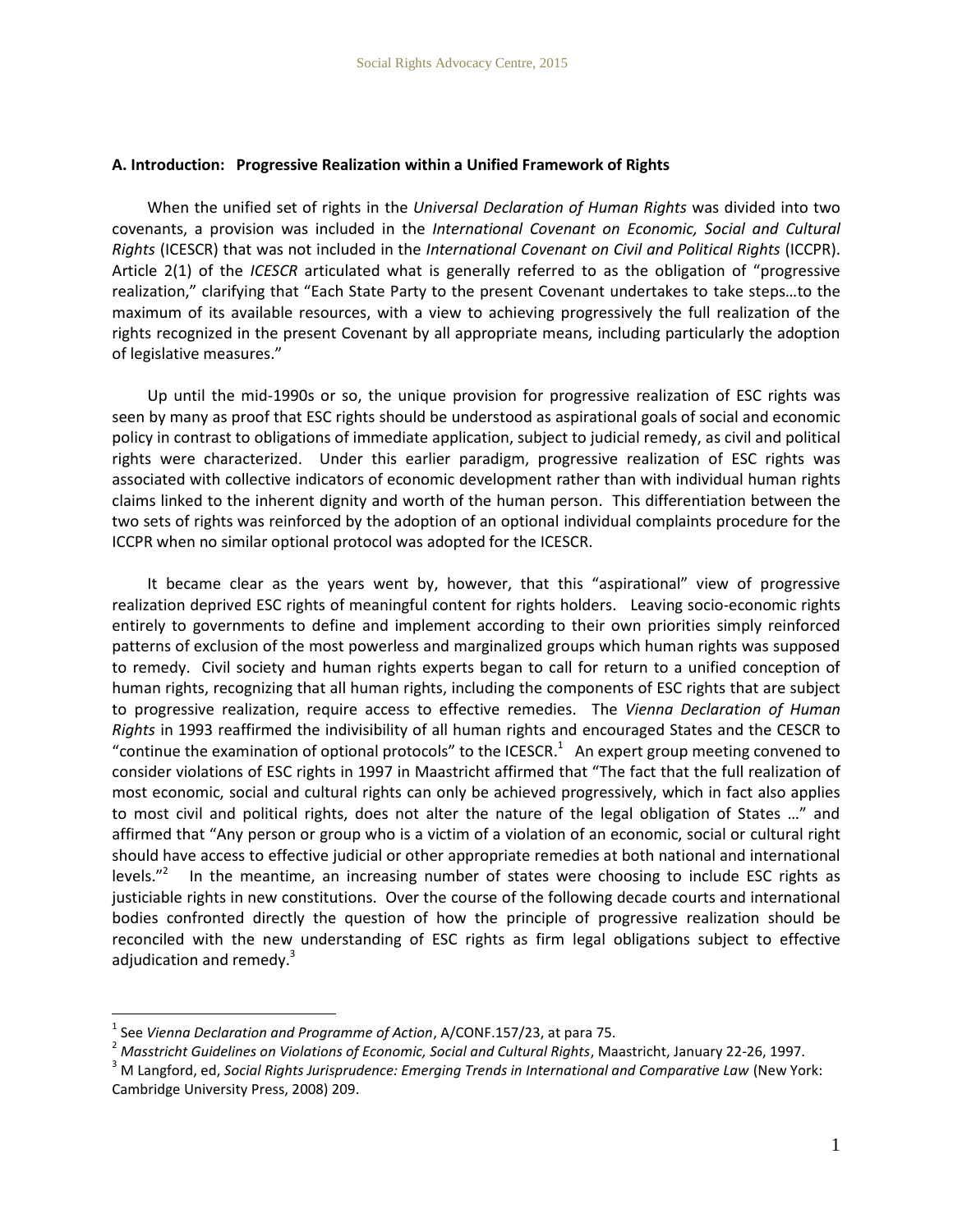<span id="page-2-0"></span>On December 10, 2008, the UN General Assembly eradicated the final vestiges of the historic distinction between the two sets of rights by adopting the *Optional Protocol to the ICESCR*. 4 This historic acknowledgement of the equal status of economic, social and cultural rights and the need for access to justice for all rights claimants was heralded by Louise Arbour, then UN High Commissioner on Human Rights, as "human rights made whole."<sup>5</sup> In the same year, the *Convention on the Rights of Persons with Disabilities* (CRPD) was adopted, along with it optional complaints procedure, which combined civil and political and economic, social and cultural rights of persons with disabilities within a single convention.

Within the new holistic framework of human rights, obligations linked to progressive realization of ESC rights are no longer seen as entirely distinctive to ESC rights. It is now recognized that both civil and political and ESC rights create some obligations of immediate application and others that require time and budgetary allocations to implement. Obligations under various human rights treaties significantly are now understood as overlapping and converging. The UN Human Rights Committee has affirmed, for example, that positive measures are required to address homelessness in Canada in order to respect the right to life under article 6 of the ICCPR<sup>6</sup> and has found that poverty disproportionately affects women and other disadvantaged groups in Canada, thus engaging rights to non-discrimination and equality.<sup>7</sup> Many other obligations of a programmatic nature and requiring time and resources to implement, including accommodation of disability or measures to ensure women's access to reproductive health or maternity benefits are recognized under multiple treaties and provisions. As domestic courts and international human rights bodies consider increasing numbers of cases engaging ESC rights through more inclusive interpretations and substantive understandings of civil and political rights, standards applied to obligations with respect the two sets of rights are tending to converge.

It remains important, however, to distinguish obligations of immediate effect from those which are tied to progressive realization. The obligations to respect and protect rights are generally of immediate effect in relation to both civil and political and ESC rights, and to the extent that civil and political rights focus on obligations to respect and protect rights, they are considered to create obligations of immediate effect. Governments have an immediate and ongoing obligation to respect and protect the right of non-discrimination, for example, by refraining from discriminating in any programs or decisions and by maintaining legislative protection from discrimination by private actors. Many of the remedial and systemic measures required to realize equality and non-discrimination, however, which may themselves emanate from legislative or constitutional protection of equality, may require time and resources to implement. Thus, when it is asserted that the obligation to implement the right to equality and non-discrimination is an obligation of immediate effect, it should be understood that the right must be implemented in domestic law and practice immediately, while the obligations to fulfil the right to equality and non-discrimination through programmatic measures and positive action may be subject to available resources and engage progressive realization.

<sup>4</sup> *Optional Protocol to the International Covenant on Economic, Social and Cultural Rights*, GA Res 63/117, UNGAOR, 63d Sess, Supp No 49, UN Doc A/RES/63/117, (2008) [*OP-ICESCR*].

<sup>5</sup> Louise Arbour, "Human Rights Made Whole" *Project Syndicate* (26 June 2008), online: Project Syndicate <http://www.project-syndicate.org/commentary/arbour1/English>.

<sup>6</sup> United Nations Human Rights Committee, *Consideration of Reports Submitted by States Parties under Article 40 of the Covenant. Concluding Observations of the Human Rights Committee: Canada*, UNHRCOR, 65th Sess, UN Doc CCPR/C/79/Add.105, (1999) at para 12.

<sup>7</sup> *Ibid* at para 20.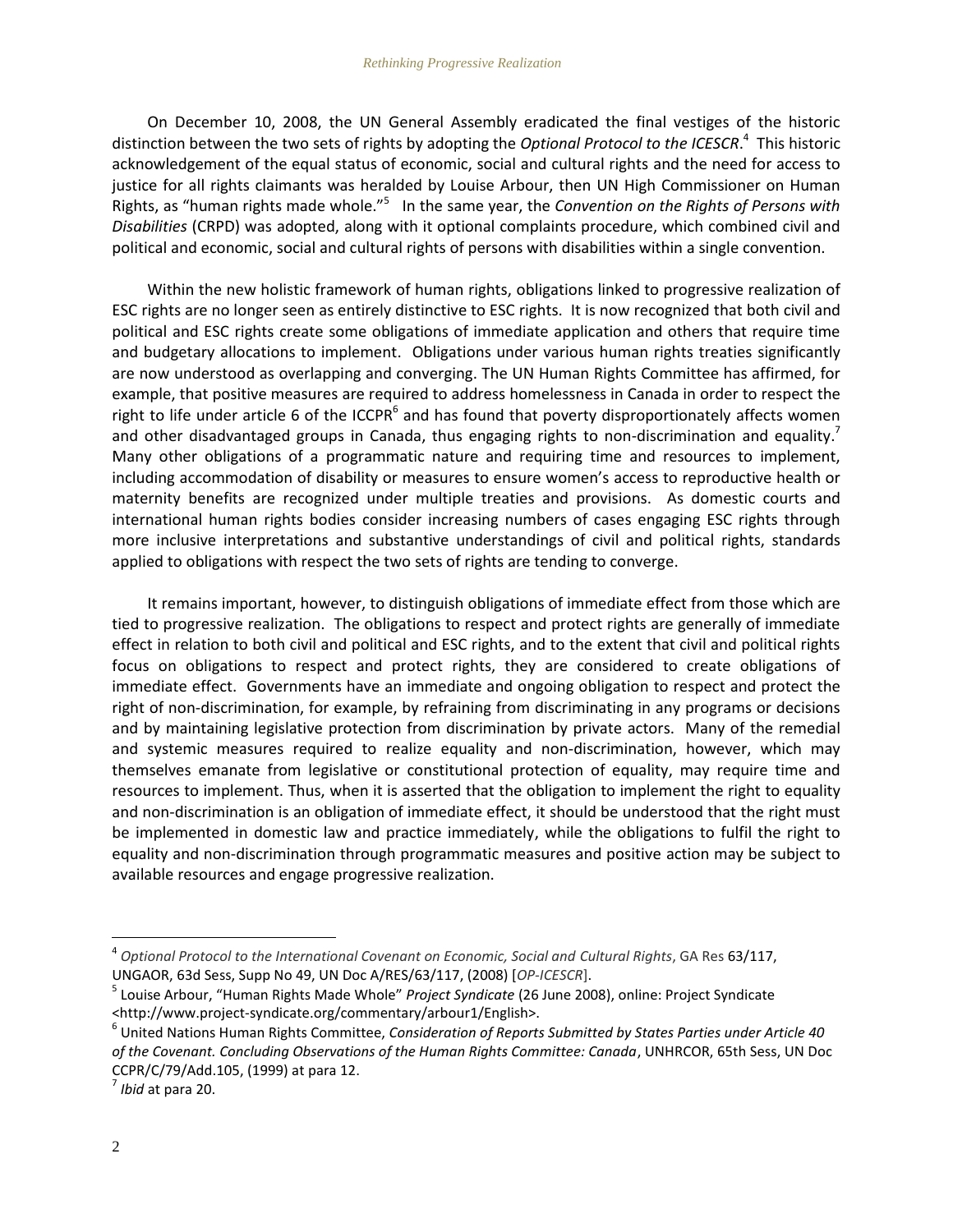A similar distinction applies to ESC rights. The obligation to respect ESC rights and to adopt legislative and other measures is immediate, even if the full realization of the rights can only occur over time. The obligation to provide legal recognition of the right to adequate housing and to adopt an effective strategy for its progressive realization, for example, is an immediate obligation, even if the full realization of the right to housing, like the right to equality, will take time and resources to achieve. The CESCR has therefore identified as the central immediate obligation with respect to ESC rights the obligation to adopt and implement strategies for the realization of these rights, and to demonstrate that progress has been achieved commensurate with available resources and other factors. Progressive realization has thus become a standard that is amenable to ongoing assessment and adjudication in the here and now even though it still references commitments to the full realization of rights in the future.

#### **B. The Obligation to Implement Strategies**

The CESCR has properly emphasized that progressive realization should be understood as a standard for compliance with ESC rights rather than a defense for non-compliance. The "maximum of available resources standard" does not suggest that limited resources justify a violation of ESC rights but rather that the obligations with respect to ESC rights are assessed relative to available resources, based on a rigorous standard commensurate with the priority to be accorded fundamental human rights. As early as its first General Comment in 1989, the CESCR emphasized that even if the full implementation of *Covenant* rights cannot be achieved immediately because of resource or related constraints, this does not relieve governments of immediate obligations.<sup>8</sup> States have an immediate obligation "to work out and adopt a detailed plan of action for the progressive implementation" of each of the rights contained in the Covenant. This is clearly implied, according to the CESCR, by the obligation in Article 2(1) "to take steps ... by all appropriate means." $9$ 

<span id="page-3-0"></span>The immediate obligation to develop clear strategies and plans and to demonstrate progress toward identified goals, was further clarified in *General Comment No. 3, on the nature of States parties*  obligations (art. 2, para. 1 of the Covenant).<sup>10</sup> The CESCR noted that while *Covenant* rights are subject to progressive realization, there are two over-riding obligations which are of immediate effect: the obligation to ensure non-discrimination and the obligation "to take steps." The steps taken, according to *General Comment No. 3*, "should be deliberate, concrete and targeted as clearly as possible towards meeting the obligations recognized in the Covenant."<sup>11</sup> "Moreover, the obligations to monitor the extent of the realization, or more especially of the non-realization, of economic, social and cultural rights, and to devise strategies and programs for their promotion, are not in any way eliminated as a result of resource constraints."<sup>12</sup> Legislative measures are almost always desirable and in some cases indispensable. The CESCR notes that it will be particularly interested in whether legislative measures "create any right of action on behalf of individuals or groups who feel that their rights are not being fully

<sup>8</sup> United Nations Committee on Economic, Social and Cultural Rights, *General Comment 1: Report by States Parties*, UNCESCROR, 3d Sess, UN Doc E/1989/22, (1989).

<sup>9</sup> *Ibid* at para 4.

<sup>10</sup> United Nations Committee on Economic, Social and Cultural Rights, *General Comment 3: The Nature of States*  Parties Obligations (art. 2, para. 1 of the Covenant), UNCESCROR, 5th Sess, UN Doc E/1991/23, (1990).

<sup>11</sup> *Ibid* at para 2.

<sup>12</sup> *Ibid* at para 11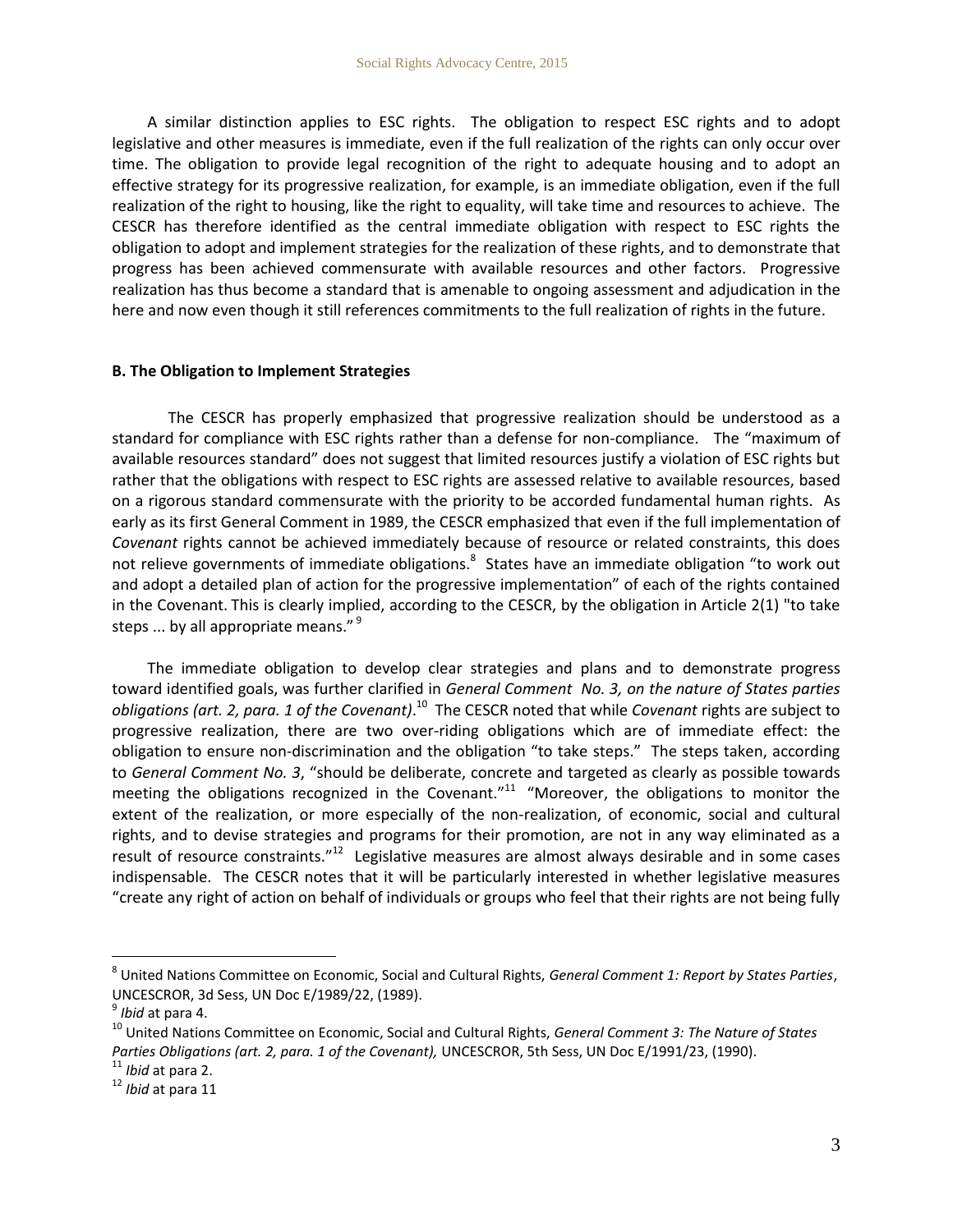realized."<sup>13</sup> The Committee also introduce at this time the concept of "deliberately retrogressive measures" which set back the progressive realization of rights, noting that these would be subject to stricter a test. They "would need to be fully justified by reference to the totality of the rights provided for in the Covenant."<sup>14</sup>

*General Comment No. 4*, adopted by the CESCR in 1991, elaborated on State parties' obligation to achieve the full realization of the right to adequate housing (Article 11 of the *ICESCR*).<sup>15</sup> The Committee clarified that this "will almost invariably require the adoption of a national housing strategy."<sup>16</sup> In their development of such a strategy, States are required to consult extensively with, and to encourage the participation of, groups who are affected by inadequate housing.<sup>17</sup> Legal remedies must be available to groups facing evictions, inadequate housing conditions, or discrimination in access to housing.<sup>18</sup> Subsequent General Comments relating to the right to adequate food,<sup>19</sup> the right to social security,<sup>20</sup> the right to work,<sup>21</sup> the right to health<sup>22</sup> and the right to water<sup>23</sup> have each called on States to create targeted strategies based on human rights principles and to ensure access to effective remedies and participation of rights-holders through appropriate legislation.

Key to the obligation to adopt strategies for the progressive realization of ESC rights is the requirement that the strategies be framed around the realization of the right rather than merely the provision for needs. A strategy for the realization of the right to adequate housing, for example, is not equivalent to a housing me. A strategy for the progressive realization of housing must recognize housing as a right, provide for participatory rights and engage with the wide range of decisions and policies which may deny rights-holders their right to adequate housing.

While the earlier paradigm of ESC rights as policy objectives would assess progressive realization on the basis of statistical indicators alone, the new understanding of progressive realization through rightsbased strategies brings rights-holders and human rights values more directly into any assessment of compliance with rights. Progressive realization now affirms a transformative framework through which rights-holders are able to claim rights and challenge structural disadvantage and social exclusion. Socioeconomic policy choices are not simply assessed against statistical indicators, more directly, against the experiences of rights holders and human rights values of the inherent dignity and worth of every human being. Indicators, benchmarks and timelines remain important to assessing progress, but these must

<sup>13</sup> *Ibid* at para 6.

<sup>14</sup> *Ibid* at para. 9.

<sup>15</sup> United Nations Committee on Economic, Social and Cultural Rights, *General Comment 4: The Right to Adequate Housing (art 11(1) of the Covenant)*, UNCESCROR, 6th Sess, UN Doc E/1992/23, (1991) [*General Comment 4*]. <sup>16</sup> *Ibid* at para 12.

<sup>17</sup> *Ibid*.

<sup>18</sup> *Ibid* at para 17.

<sup>19</sup> United Nations Committee on Economic, Social and Cultural Rights, *General Comment 12: The Right to Adequate Food (art 11)*, UNCESCROR, 20th Sess, UN Doc E/C.12/1999/5, (1999).

<sup>20</sup> United Nations Committee on Economic, Social and Cultural Rights, *General Comment 19: The Right to Social Security (art 9)*, UNCESCROR, 39th Sess, UN Doc E/C.12/GC/19, (2007)

<sup>21</sup> United Nations Committee on Economic, Social and Cultural Rights, *General Comment 18: The Right to Work (art 6)*, UNCESCROR, 35th Sess, UN Doc E/C.12/GC/18, (2006).

<sup>22</sup> United Nations Committee on Economic, Social and Cultural Rights, *General Comment 14: The Right to the Highest Attainable Standard of Health (art 12)*, UNCESCROR, 22d Sess, UN Doc E/C.12/2000/4, (2000).

<sup>23</sup> *General Comment 15: The Right to Water (art 11 & 12)*, UNCESCROR, 29th Sess, UN Doc E/C.12/2002/1, (2002).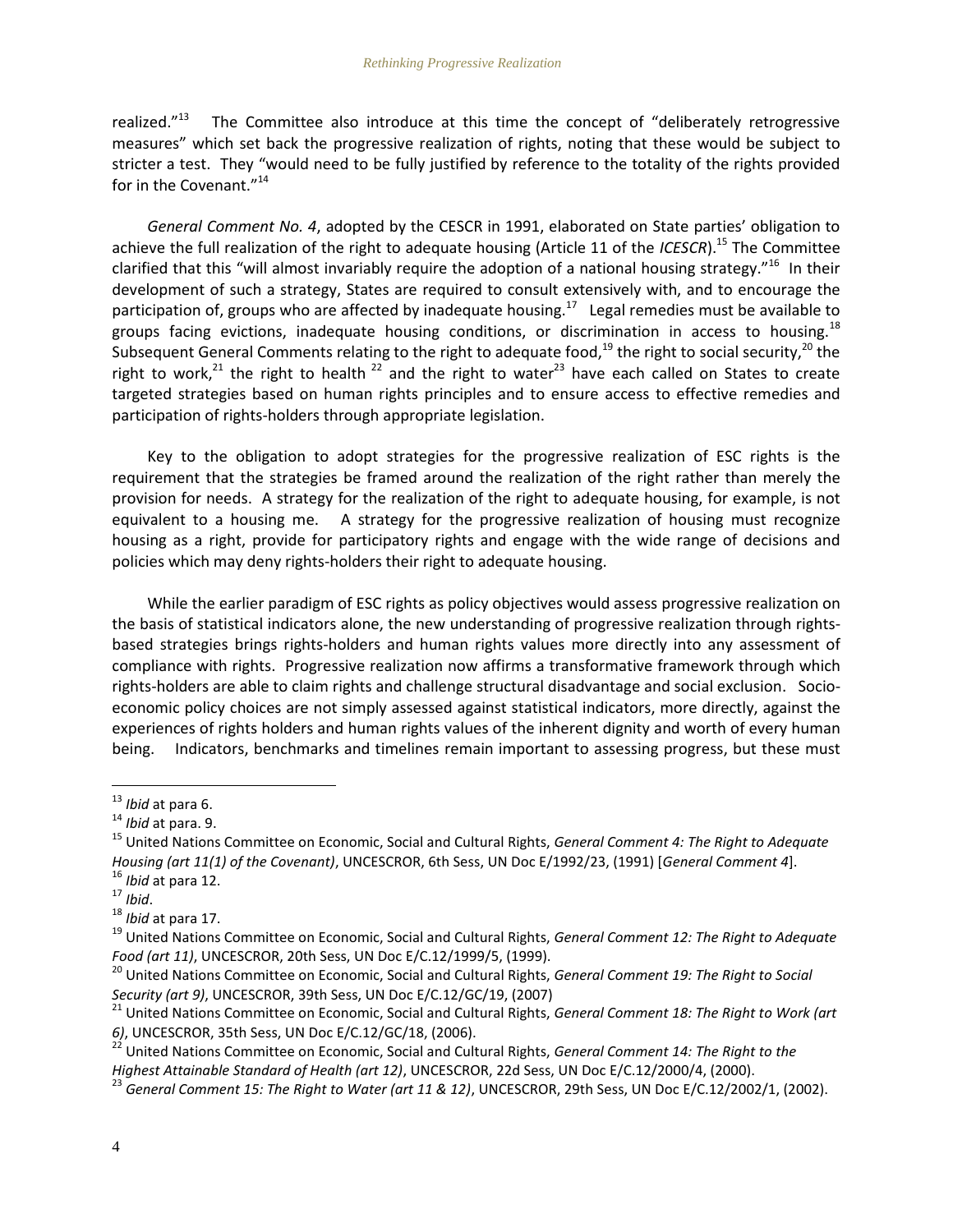be constantly referenced to informed by engagement with rights-holders. Abstract economic indicators cannot, on their own, measure the progressive realization of human rights.

#### **C. The Reasonableness Standard**

The standard to be applied in assessing compliance with Article 2(1) of the *ICESCR* was the object of intense debate during the drafting of the optional complaints procedure to the *ICESCR*. Skeptical states argued that the *Optional Protocol* should prescribe a very deferential standard of review, encouraging the CESCR to apply a "broad margin of discretion" or to require a finding of "unreasonableness" before a finding of a violation could be made. $^{24}$  Other States argued that such a deferential standard would defeat the very purpose of the *Optional Protocol*, by undermining any meaningful accountability of States in relation to the *ICESCR'*s key substantive obligations.<sup>25</sup> In the end, proposals for a deferential standard of review were not accepted and references to a margin of discretion were omitted. The final text of the *Optional Protocol* emphasizes that steps taken to achieve progressive realization of *ICESCR* rights must be in accordance with the substantive guarantees in Part II of the *ICESCR* and prescribes a standard of 'reasonableness' in assessing steps taken. The text recognizes that in many instances there may be a variety of ways for governments to achieve the results necessary for compliance:

<span id="page-5-0"></span>When examining communications under the present Protocol, the Committee shall consider the reasonableness of the steps taken by the State Party in accordance with Part II of the Covenant. In doing so, the Committee shall bear in mind that the State Party may adopt a range of possible policy measures for the implementation of the rights. $^{26}$ 

The specific wording used in the *Optional Protocol* was taken from a paragraph of the now famous *Grootboom*<sup>27</sup> decision, in which the South African Constitutional Court first developed its reasonableness standard for review of compliance with the justiciable economic and social rights in the South African Constitution.<sup>28</sup> The Open Ended Working Group mandated to draft the *Optional Protocol* was also guided by a statement prepared for it by the CESCR in which the Committee suggested for the first time that, in evaluating compliance with article 2(1) of the *ICESCR*, it would assess the "reasonableness" of steps taken.<sup>29</sup> In its statement, the CESCR identified a number of possible factors to

<sup>24</sup> United Nations Committee on Economic, Social and Cultural Rights, *Report of the Open-ended Working Group to Consider Options Regarding the Elaboration of an Optional Protocol to the International Covenant on Economic, Social and Cultural Rights on its Third Session*, UN Commission on Human Rights, 62d Sess, UN Doc E/CN.4/2006/47, (2006) at para 92.

<sup>&</sup>lt;sup>25</sup> For descriptions of the debates on the reasonableness standard see Bruce Porter, "The Reasonableness Of Article 8(4) – Adjudicating Claims From The Margins" (2009) 27:1 Nordic Journal of Human Rights 39 [Porter, "Reasonableness"]; and Brian Griffey, "The 'Reasonableness' Test: Assessing Violations of State Obligations under the Optional Protocol to the International Covenant on Economic, Social and Cultural Rights" (2011) 11 HRL Rev 275 at 290.

<sup>&</sup>lt;sup>26</sup> Optional Protocol to the International Covenant on Economic, Social and Cultural Rights, 10 December 2008, GA res. 63/117, (entered into force 5 May 2013).

<sup>27</sup> *Government of the Republic of South Africa v Grootboom*, [2000] ZACC 19, 11 BCLR 1169 (available on SAFLII), (S Afr Const Ct).

<sup>28</sup> Porter, "Reasonableness", *supra* not[e 25](#page-5-0)

<sup>29</sup> United Nations Committee on Economic, Social and Cultural Rights, *An Evaluation of the Obligation to Take Steps to the "Maximum of Available Resources" under an Optional Protocol to the Covenant*, UNCESCROR, 38th Sess, UN Doc E/C.12/2007/1, (2007) [CESCR, "Maximum Available Resources"]; Malcolm Langford, "Closing The Gap? – An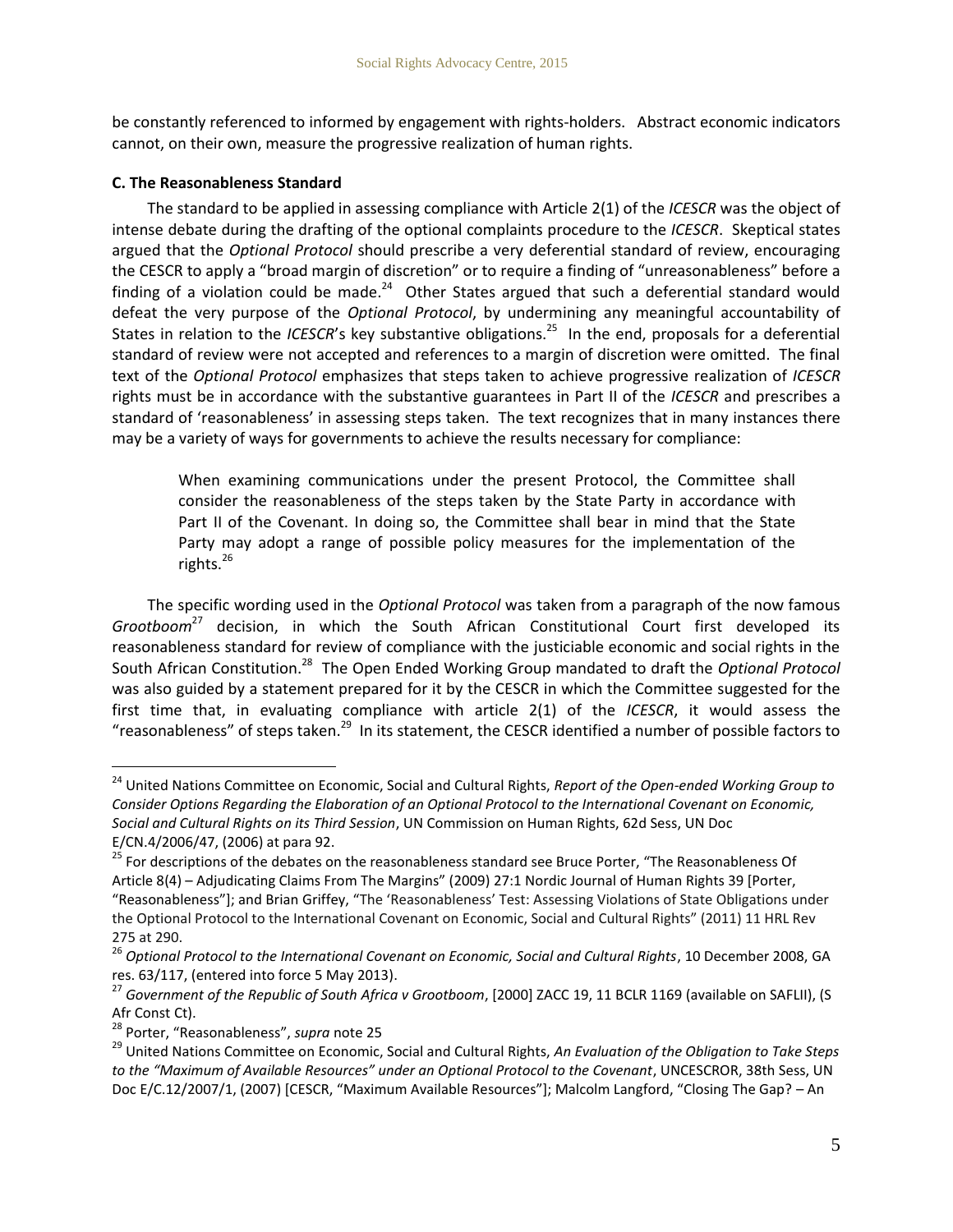be considered in determining whether steps taken by a State party meet the reasonableness standard for compliance with the obligation of progressive realization. These included:

- The extent to which the measures taken were deliberate, concrete and targeted towards the fulfilment of economic, social and cultural rights.
- Whether discretion was exercised in a non-discriminatory and non-arbitrary manner.
- Whether resource allocation is in accordance with international human rights standards.
- Whether the State party adopts the option that least restricts *Covenant* rights.
- Whether the steps were taken within a reasonable timeframe.
- Whether the precarious situation of disadvantaged and marginalized individuals or groups has been addressed.
- Whether policies have prioritized grave situations or situations of risk.
- Whether decision-making is transparent and participatory.<sup>30</sup>

Meaningful participation of affected constituencies was also identified by the CESCR as a critical procedural component of the reasonableness standard.<sup>31</sup> The CESCR has suggested that both long- and short-term timelines should be adopted, with particular attention paid to interim steps such as "temporary special measures [which] may sometimes be needed in order to bring disadvantaged or marginalized persons or groups of persons to the same substantive level as others." $32$ 

Elsewhere, the CESCR has insisted that reasonable policies should include "efforts to overcome negative stereotyped images."<sup>33</sup> Additionally, reasonable strategies should rely on effective "coordination between the national ministries, regional and local authorities."<sup>34</sup> Human rights institutions may scrutinize existing laws, identify appropriate goals and benchmarks, provide research, monitor compliance, examine complaints of alleged infringements and disseminate educational materials. $35$ 

Monitoring and redress should also include assessment of budgetary measures and ensure transparent allocation and expenditure of resources.<sup>36</sup> The reasonableness of budgetary allotment can be assessed based on information about the percentage of the budget allocated to specific rights under the *Covenant* in comparison to areas of spending that are not related to fulfilling human rights. The

Introduction To The Optional Protocol To The International Covenant On Economic, Social And Cultural Rights" (2009) 27:1 Nordic Journal of Human Rights 2.

<sup>30</sup> CESCR, "Maximum Available Resources", *ibid*.

<sup>31</sup> *Ibid,* at para 11.

<sup>32</sup> United Nations Committee on Economic, Social and Cultural Rights, *General Comment 16: The Equal Right of Men and Women to the Enjoyment of all Economic, Social and Cultural Rights (art 3)*, UNCESCROR, 34th Sess, UN Doc E/C.12/2005/4, (2005) at para 15.

<sup>33</sup> United Nations Committee on Economic, Social and Cultural Rights, *General Comment 6: The Economic, Social and Cultural Rights of Older Persons*, UNCESCROR, 13th Sess, UN Doc E/1996/22, (1995) at para 41.

<sup>34</sup> *General Comment 15*, *supra* note 120.

<sup>35</sup> United Nations Committee on Economic, Social and Cultural Rights, *General Comment 10: The Role of National Human Rights Institutions in the Protection of Economic, Social and Cultural Rights*, UNCESCROR, 19th Sess, UN Doc E/C.12/1998/25, (1998) at para 3.

<sup>36</sup> *General Comment 3, supra* not[e 10](#page-3-0) at para 11.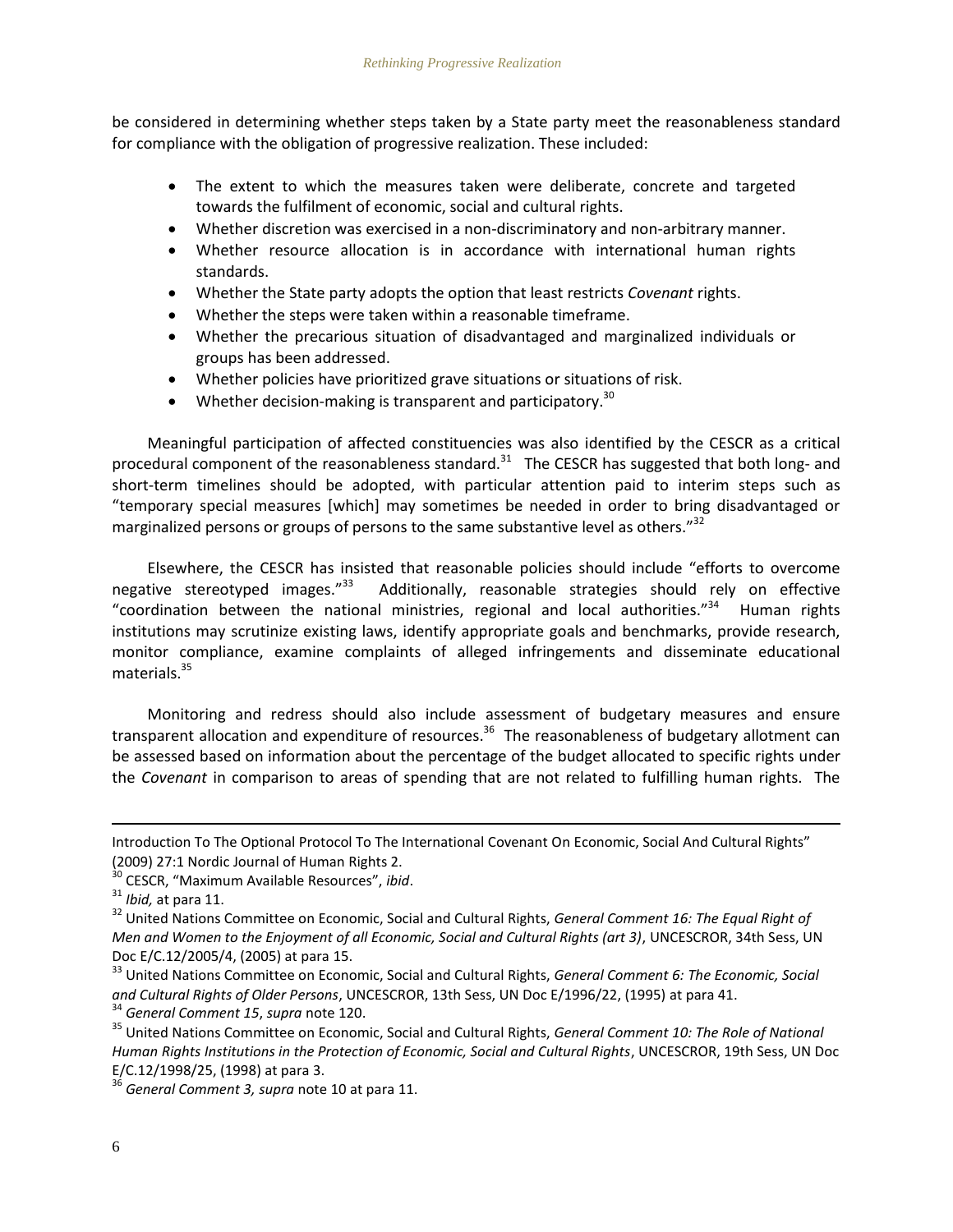State party's resource allocation may also be compared to that of other states with similar levels of development.<sup>37</sup>

Other UN treaty bodies have also pointed the way toward a common reasonableness standard. The UN Human Rights Committee has affirmed that reasonableness analysis must be both purposive and contextual, and that a policy must be consistent with the purpose of the *Covenant* read as a whole.<sup>38</sup> The Committee on the Rights of the Child has affirmed that a strategy to implement children's rights must go beyond a list of good intentions or vague commitments: it must set specific, attainable goals with implementation measures, timelines and provisions for necessary resource allocation.<sup>39</sup>

In summary, the reasonableness standard imposes obligations on all actors to make decisions that are consistent with a firm commitment to the progressive realization of ESC rights, with access to justice and effective remedies and meaningful participation by rights-holders - what Sandra Liebenberg and Geo Quinot have described in relation to the reasonableness standard in South African jurisprudence as "a rights-conscious social policy, planning and budgeting process."<sup>40</sup>

### **D. Recommendations of UN Human Rights Bodies with Respect to Progressive Realization of ESC Rights in Canada**

The centerpiece of the CESCR's recommendations with respect to poverty and homelessness in Canada has been a "strategy for the reduction of homelessness and poverty" that integrates economic, social and cultural rights.<sup>41</sup> The CESCR has emphasized that the strategy should include "measurable goals and timetables, consultation and collaboration with affected communities, complaints procedures, and transparent accountability mechanisms, in keeping with Covenant standards."<sup>42</sup> The CESCR has also referred Canada to its statement, *Poverty and the International Covenant on Economic, Social and Cultural Rights*, which is aimed at "encouraging the integration of human rights into poverty eradication policies by outlining how human rights generally, and the *ICESCR* in particular, can empower the poor and enhance anti-poverty strategies." <sup>43</sup> The CESCR has emphasized that "anti-poverty policies are more

<sup>&</sup>lt;sup>37</sup> Manisuli Ssenyonio, "Reflections on State Obligations with Respect to Economic, Social and Cultural Rights in International Human Rights Law" (2011) 15:6 Int'l JHR 969 at 980-81. See e.g. United Nations Committee on Economic, Social and Cultural Rights, *Consideration of Reports Submitted by States Parties Under Articles 16 and 17 of the Covenant: Concluding Observations of the Committee on Economic, Social and Cultural Rights: Democratic Republic of Congo*, UNCESCROR, 43d Sess, UN Doc E/C.12/COD/CO/4, (2009) at para 16, where the Committee found that the State's decreased allocation of resources to social sector development combined with increased levels of military spending resulted in a violation of its Covenant obligations.; Griffey, *supra* not[e 25](#page-5-0) at 290. <sup>38</sup> United Nations Human Rights Committee, *Sandra Lovelace v Canada, Communication No R.6/24*, UNHRCOR,

<sup>1981,</sup> Supp No 40, UN Doc A/36/40, (1981).

<sup>39</sup> United Nations Committee on the Rights of the Child, *General Comment 5: General Measures of Implementation of the Convention on the Rights of the Child*, UNCRCOR, 34th Sess, UN Doc CRC/GC/2003/5, (2003) at paras 32-33.

<sup>40</sup> Geo Quinot & Sandra Liebenberg, "Narrowing the Band: Reasonableness Review in Administrative Justice and Socio-Economic Rights Jurisprudence in South Africa", in *Stellenbosch Law Review*, Vol. 22, No. 3, pp. 639-663 at 641.

<sup>41</sup>United Nations Committee on Economic, Social and Cultural Rights, *Consideration of Reports Submitted by States Parties Under Articles 16 and 17 of the Covenant: Concluding Observations of the Committee on Economic, Social and Cultural Rights: Canada*, UNCESCROR, 19th Sess, UN Doc E/C.12/1/Add.31, (1998) at para 60. <sup>42</sup> *Ibid* at para 62.

<sup>43</sup> United Nations Committee on Economic, Social and Cultural Rights, *Substantive Issues Arising in the Implementation of the International Covenant on Economic, Social and Cultural Rights: Poverty and the*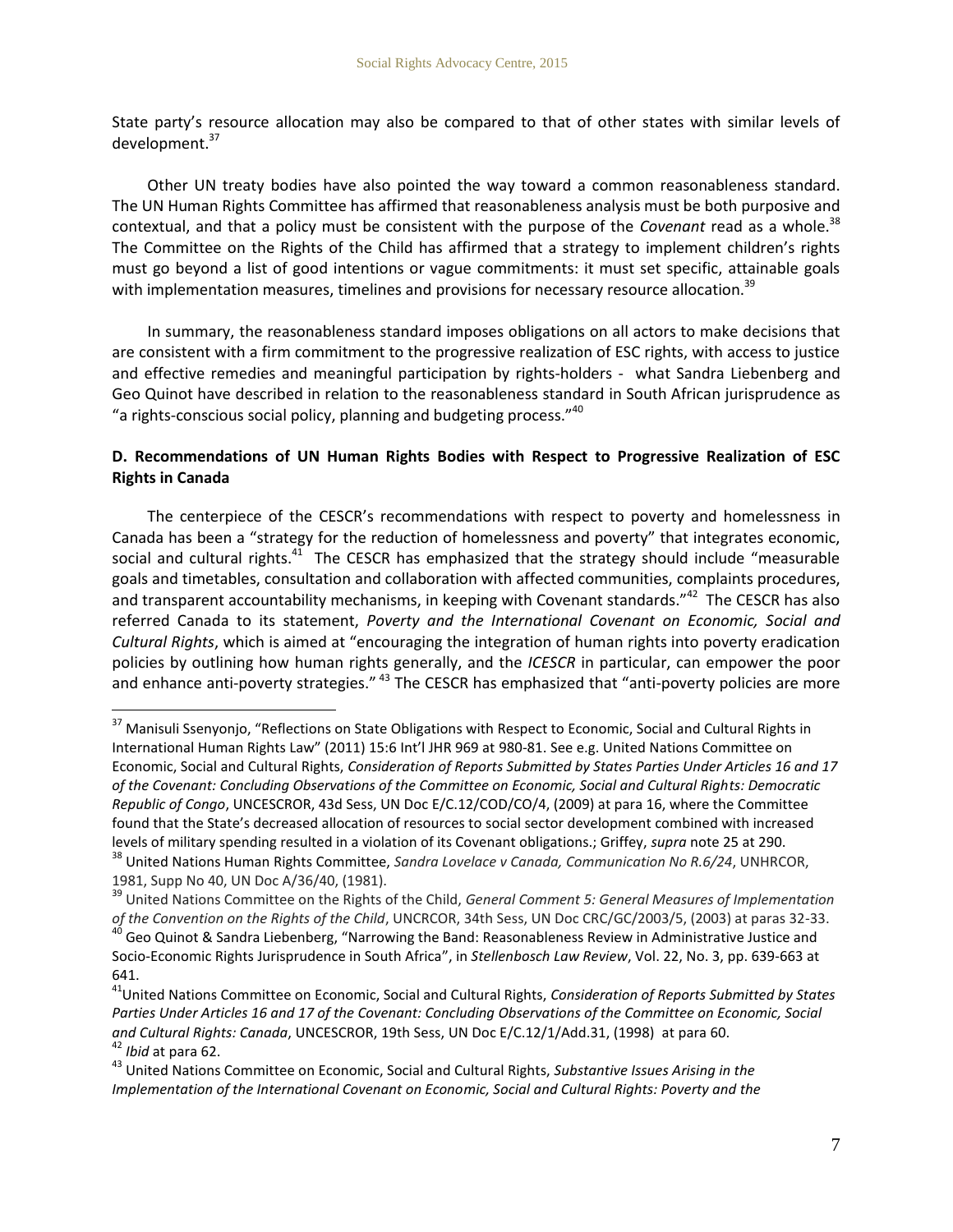likely to be effective, sustainable, inclusive, equitable and meaningful to those living in poverty if they are based upon international human rights."<sup>44</sup>

Rights based strategies have also been a central component of recommendations from UN special rapporteurs after conducting missions to Canada. The UN Special Rapporteur on adequate housing, Miloon Kothari called on federal and provincial governments to work in close collaboration, and "commit stable and long-term funding to a comprehensive national housing strategy."<sup>45</sup> Reiterating the recommendations of the CESCR, Kothari stated that the strategy should include "measurable goals and timetables, consultation and collaboration with affected communities, complaints procedures, and transparent accountability mechanisms."<sup>46</sup> He urged that the "right to adequate housing be recognized in federal and provincial legislation as an inherent part of the Canadian legal system."

Similarly, the UN Special Rapporteur on the Right to Food, Olivier De Schutter, in the Report on his 2012 Mission to Canada urged Canadian governments to "formulate a comprehensive rights-based national food strategy clearly delineating the responsibilities of public officials at the federal, provincial/territorial, and municipal/local levels, identifying the measures to be adopted and the associated time frames..."<sup>47</sup> The UN Special Rapporteur on the rights of indigenous peoples, James Anaya emphasized in his Mission Report on Canada that "it is necessary for Canada to arrive at a common understanding with aboriginal peoples of objectives and goals that are based on full respect for their constitutional, treaty and internationally-recognized rights."<sup>48</sup> The UN Human Rights Council's 2009 and 2013 *Universal Periodic Reviews* (*UPR*) of Canada also highlighted the need for anti-poverty, housing and food security strategies based on human rights.<sup>49</sup> In it responses, Canada has emphasized its support for provincial strategies but has declined to accept recommendations for national strategies"<sup>50</sup>

 $\overline{a}$ 

*Ibid* at para 90.

*International Covenant on Economic, Social and Cultural Rights*, UNCESCROR, 25th Sess, UN Doc E/C.12/2001/1, (2001) at para 3 [*Poverty and the ICESCR*].

*Ibid* at para 13.

<sup>45</sup> United Nations Human Rights Council, *Report of the Special Rapporteur on Adequate Housing as a Component of the Right to an Adequate Standard of Living, and on the Right to Non-discrimination in this Context, Miloon Kothari - Addendum - Mission to Canada (9 to 22 October 2007)*, UN Human Rights Council OR, 10th Sess, UN Doc A/HRC/10/7/Add.3, (2009) at para 90 [*SR Mission to Canada*].

<sup>&</sup>lt;sup>47</sup> Report of the Special Rapporteur on the right to food, Olivier De Schutter, Human Rights Council Twenty-second session A/HRC/22/50/Add.1Addendum 1, Mission to Canada\*

AB Special Rapporteur on the rights of indigenous peoples, James Anaya, Human Rights Council, Twenty-seventh session A/HRC/27/52/Add.2. at para 81.

<sup>49</sup> United Nations Human Rights Council, *Report of the Working Group on the Universal Periodic Review: Canada*, UN Human Rights Council OR, 11th Sess, UN Doc A/HRC/11/17, (2009) [*UPR* Canada]; *UPR* Canada (2012) United Nations Human Rights Council, *Draft Report of the Working Group on the Universal Periodic Review: Canada*, UNHRCOR, 16th Sess, UN Doc A/HRC/WG.6/16/L.9 (2013) at paras 45, 70, 72, 45.

<sup>50</sup> United Nations Human Rights Council, *Report of the Working Group on the Universal Periodic Review: Canada, Addendum, Views on Conclusions and/or Recommendations, Voluntary Commitments and Replies Presented by the State under Review*, UNHRCOR, 11th Sess, UN Doc A/HRC/11/17/Add.1, (2009) at para 27; United Nations Human Rights Council, *Report of the Working Group on the Universal Periodic Review: Canada, Addendum, Views on Conclusions and/or Recommendations, Voluntary Commitments and Replies Presented by the State under Review*, UNHRCOR, 24th Sess, UN Doc A/HRC/24/11/Add.1 (2013) at paras 30-31.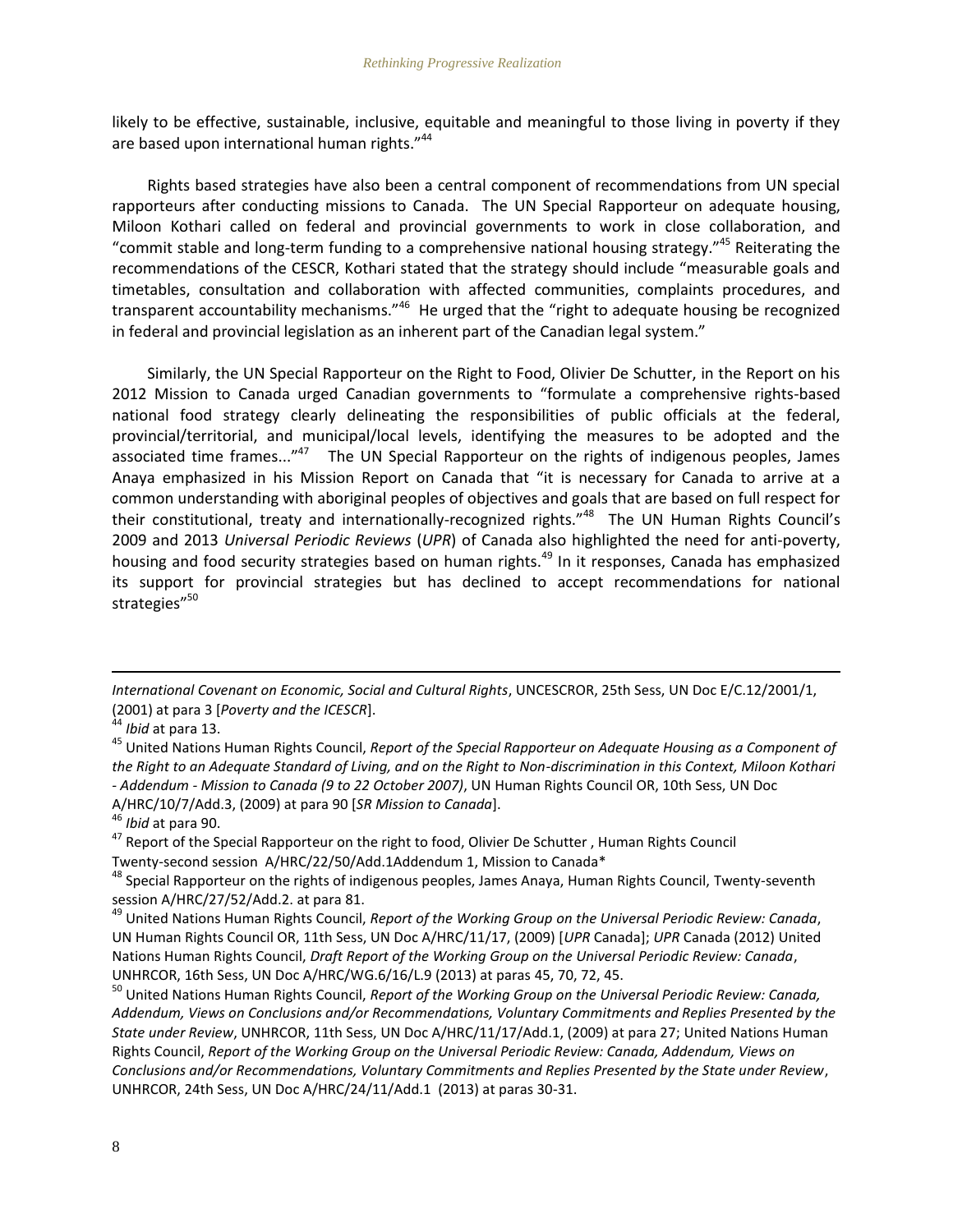#### **E. The Obligations of Progressive Realization under Domestic Law in Canada**

It is beyond the scope of this brief paper to consider in detail the extent to which the *Canadian Charter* as the preeminent guarantee of human rights in Canada can be interpreted consistently with the obligation to ensure effective remedies with respect to the obligation of progressive realization of ESC rights.<sup>51</sup> In general, however, the news is good. There is a solid basis in evolving jurisprudence from the Supreme Court of Canada for applying the *Canadian Charter* consistently with international human rights standards of reasonableness linked to progressive realization.

The interdependence and overlap between socio-economic rights recognized in international human rights law ratified by Canada and the rights that are explicitly included in the *Charter*, particularly the right to life, the right to security of the person and the right to equality, are widely acknowledged.<sup>52</sup> As noted above, an enhanced understanding of the indivisibility of these rights was a key factor in overcoming the historic divide between civil and political and economic and social rights at the international level. The Supreme Court of Canada has affirmed a similar holistic and inclusive approach to the interpretation of constitutional and human rights in Canada.<sup>53</sup>

As well as interpreting the rights to life, security of the person and equality in the *Charter* consistently with the obligation to implement effective strategies to address poverty, homelessness and hunger under international human rights law, it is also important that courts interpret the section 1 standard of reasonable limits consistently with emerging international standards of reasonableness and progressive realization.

While section 1 provides a means by which governments can justify infringements of *Charter* rights, serves more fundamentally as a guarantee of governmental decision-making that balances competing societal interests in a "reasonable" manner. 54 As Justice Arbour observed in *Gosselin*, "[w]e sometimes lose sight of the primary function of s.  $1 -$  to constitutionally guarantee rights – focussed as we are on the section's limiting function."<sup>55</sup> Chief Justice Dickson identified the underlying *Charter* values that must guide the section 1 analysis as including social justice and equality, enhanced participation of individuals and groups in society, and Canada's international human rights obligations.<sup>56</sup> The Supreme Court has also underscored governments' obligations to protect the rights of vulnerable groups in its approach to reasonableness under section  $1.^{57}$  Thus, there are direct lines of correspondence between

<sup>51</sup> *Baker*, *supra* note **Error! Bookmark not defined.** at para 70; *R v Ewanchuk*, [1999] 1 SCR 330 at para 73 [*Ewanchuk*]; Martha Jackman & Bruce Porter, Martha Jackman & Bruce Porter, "Socio-Economic Rights Under the Canadian Charter" in Malcolm Langford, ed, *Social Rights Jurisprudence: Emerging Trends in International and Comparative Law* (New York: Cambridge University Press, 2008) 209 at 214-15 [Jackman & Porter, "Socio-Economic Rights"].

<sup>&</sup>lt;sup>52</sup> Martha Jackman & Bruce Porter, Rights Based Strategies to Address Homelessness and Poverty in Canada: The Charter Framework, in Martha Jackman & Bruce Porter, eds., Advancing Social Rights in Canada (Toronto: Irwin Law, 2014).

<sup>53</sup> *Ibid*.

<sup>54</sup> *R v Oakes,* [1986] 1 SCR 103 at 135 [*Oakes*].

<sup>55</sup> *Gosselin v Quebec (AG),* 2002 SCC 84 at para 352.

<sup>56</sup> *R v Oakes,* [1986] 1 SCR 103 at para 135; *Slaight Communications Inc v Davidson, [1989] SCR 1038* at 1056-1057.

<sup>57</sup> *Ibid* at 999. But see *RJR-MacDonald Inc v Canada (Attorney General),* [1994] 1 SCR 311 at para 136, where the Supreme Court granted a tobacco manufacturer's section 2(b) challenge to federal tobacco advertising and marketing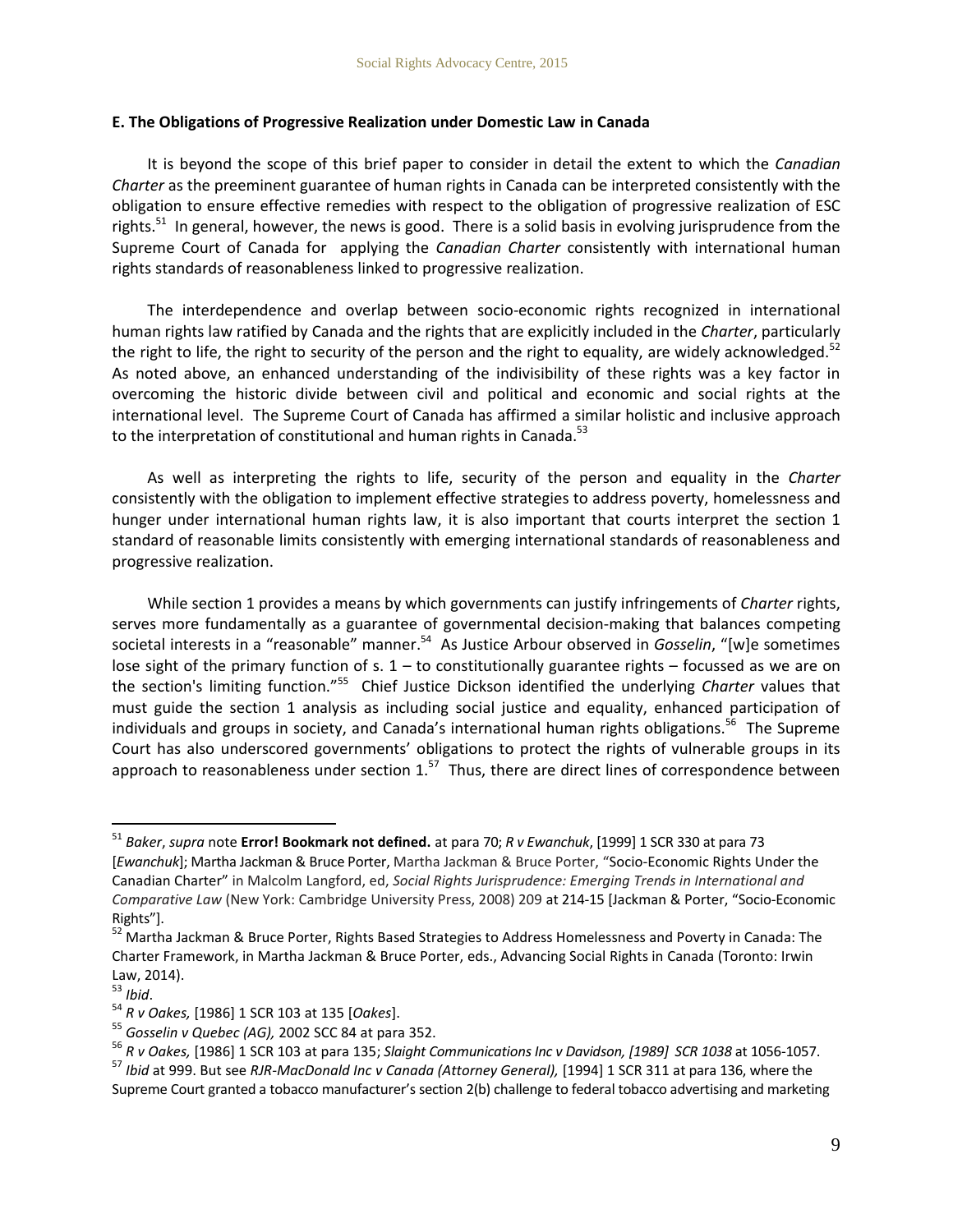the standards domestic courts should apply under section 1 and the standard of reasonableness to be applied to progressive realization under international human rights law.

The standard of reasonable accommodation of disability or other characteristics of disadvantaged groups has also been situated by the Supreme Court within the section 1 guarantee of reasonable limits such that, in cases such as Eldridge, an assessment of budgetary allocations is conducted under section 1 that would apply an "undue hardship" test under human rights legislation.<sup>58</sup> In *Newfoundland (Treasury Board) v NAPE*, having found that revoking a pay equity award for women as an austerity measure violated women's the right to equality under section 15 of the *Charter*, the Supreme Court engaged in an assessment of budgetary measures that would generally seem to accord with international standards of reasonableness review and retrogressive measures. The Court noted that "courts must remain sceptical of attempts by governments to justify such rights infringements, noting that "there are *always* budgetary constraints and there are *always* other pressing government priorities."<sup>59</sup> It found in that case that the provincial government's decision was reasonable under section 1 in this case, however, on the basis of a difficult balancing of a range of competing rights.<sup>60</sup>

<span id="page-10-0"></span>It cannot be said that in weighing a delay in the timetable for implementing pay equity against the closing of hundreds of hospital beds, as here, a government is engaged in an exercise "whose sole purpose is financial". The weighing exercise has as much to do with social values as it has to do with dollars. In the present case, the "potential impact" is \$24 million, amounting to more than 10 percent of the projected budgetary deficit for 1991- 92. The delayed implementation of pay equity is an extremely serious matter, but so too (for example) is the layoff of 1,300 permanent, 350 part-time and 350 seasonal employees, and the deprivation to the public of the services they provided. $61$ 

The Court recognized that, in these kinds of "weighing" exercises, a certain degree of judicial deference is mandated, since "there may be no obviously correct or obviously wrong solution but, rather, a range of options each with its advantages and disadvantages. Governments act as they think proper within a range of reasonable alternatives."<sup>62</sup> However, the Court recognized that the assessment of reasonableness in relation to budgetary decisions consistent with Charter rights is entirely distinct from the legislature's determination of reasonable budgetary allocations and rejected proposals for any broad deference to legislatures with respect to the question of the constitutionality of budgetary measures. As Binnie J cautioned:

No doubt Parliament and the legislatures, generally speaking, *do* enact measures that they, representing the majority view, consider to be reasonable limits that have been demonstrated to *their* satisfaction as justifiable. Deference to the legislative choice to the degree proposed by Marshall J.A. would largely circumscribe and render

restrictions, notwithstanding evidence of tobacco related harm to health, and the particular vulnerability of children and youth to tobacco advertising.

<sup>58</sup> *Eldridge v British Columbia (AG)*, [1997] 3 SCR 624 at paras 65, 79.

<sup>59</sup> *Ibid* at para 72.

<sup>60</sup> [2004] 3 SCR 381 [*NAPE*].

<sup>61</sup> *Ibid*.

<sup>62</sup> *Ibid* at para 83.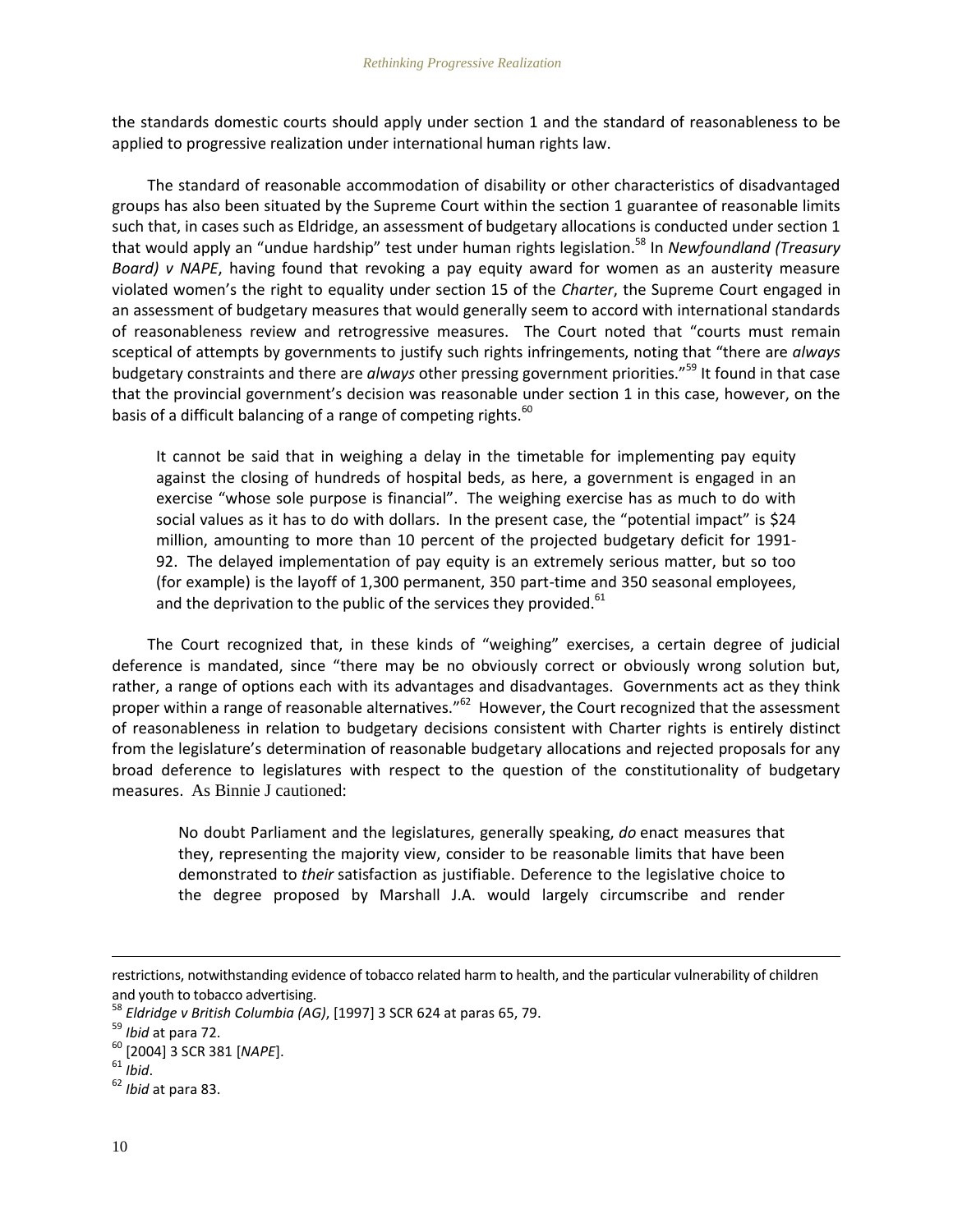superfluous the independent second look imposed on the courts by s. 1 of the *Charter*. 63

The Supreme Court's approach to 'deference' under section 1 is therefore consistent with the standard set out under the *OP-ICESCR*, which directs the Committee on Economic, Social and Cultural Rights adjudicating complaints to "consider the reasonableness of the steps taken by the State Party" and to "bear in mind that the State Party may adopt a range of possible policy measures for the implementation of the rights set forth in the Covenant" but at the same time recognizing that it is the Committee's and not the State's role to decide whether the steps taken are "in accordance with Part II of the Covenant."<sup>64</sup>

The positive components of the section 1 guarantee of reasonableness are more squarely engaged in the case of *Tanudjaja v. Canada*, currently the subject of an application for leave to appeal a decision by the Ontario Court of Appeal dismissing the claim as non-justiciable.<sup>65</sup> In that case, the rights to life, security of the person or equality have been allegedly infringed by the effects of homelessness which, on the evidence, is caused by failures to implement the strategies recommended by UN human rights bodies. If this case proceeds, it will provide an opportunity for Canadian courts to apply section 1 of the Charter consistently with international standards of reasonableness and to ensure a constructive dialogue between domestic and international human rights standards with respect to reasonableness and progressive realization.

#### **F. Reasonableness and Administrative Decision-Makers**

Rights-based strategies proposed internationally seek to ensure that social rights are claimable and adjudicated in multiple *fora*: from local community mechanisms and city charters to provincial and national mechanisms of oversight and monitoring. It is important in the Canadian context as well that rights claiming and adjudication commitments to the progressive realization of ESC rights not be restricted to a few *Charter* challenges. Rights claiming and accountability mechanisms in Canada must also infuse all levels of government and all spheres of decision-making. A decentralized or 'disseminated' model for the adjudication of rights is consistent with the Supreme Court's more recent *Charter* jurisprudence in which an increasing number of administrative bodies and decision-makers are charged with the mandate and responsibility to consider and adjudicate *Charter* and human rights claims. As Chief Justice McLachlin noted in *Cooper v Canada (Human Rights Commission)*, 66 administrative decision-makers, tribunals and commissions, play a critical role in adjudicating fundamental rights of many citizens, including many *Charter* rights. In keeping with this view, the Supreme Court has confirmed the authority of a wide range of administrative bodies to consider and apply the *Charter*. 67

<sup>63</sup> *NAPE*, *supra* note [60](#page-10-0) at para 103.

<sup>64</sup> *OP-ICESCR, supra* note [4](#page-2-0) at art 8(4).

<sup>65</sup> *Tanudjaja v. Canada (Attorney General)*, 2014 ONCA 852.

<sup>66</sup> *Cooper v Canada (Human Rights Commission)*, [1996] 3 SCR 854.

<sup>67</sup> *R v Conway*, [2010] 1 SCR 765.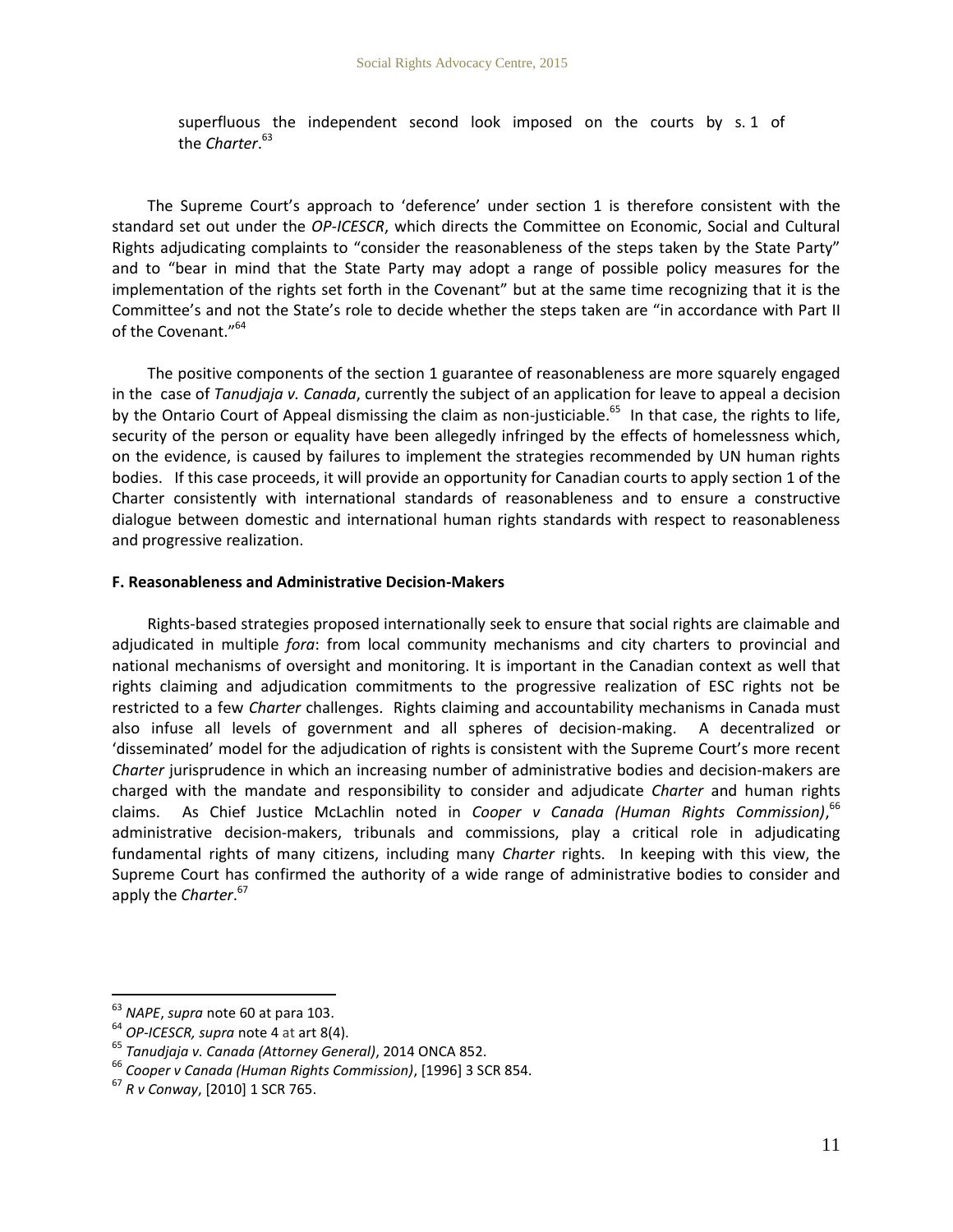<span id="page-12-0"></span>In the recent decision of *Doré v Barreau du Québec*<sup>68</sup> Justice Abella states that the modern view of administrative tribunals has also given rise to a more robust form of administrative law reasonableness, nurtured by the *Charter*, which can provide essentially the same level of protection of *Charter* rights as does a section 1 analysis.<sup>69</sup> She suggests that this approach is better suited to reviewing whether administrative decisions have properly ensured *Charter* "guarantees and values" in particular factual contexts. "A *Doré* proportionality analysis finds analytical harmony with the final stages of the *Oakes*  framework used to assess the reasonableness of a limit on a Charter right under section 1: minimal impairment and balancing."<sup>70</sup>

This recent jurisprudence provides strong grounds for insisting that administrative decision-makers consider both explicit *Charter* rights and the foundational "*Charter* values" that tied to Canada's international human rights obligations, including socio-economic rights. As Lorne Sossin and Andrea Hill note:

If the principle that discretion should be exercised in a manner consistent with Charter values is incorporated into the guidelines, directives and practices of tribunals, this could have a profound effect on the opportunity for these adjudicative spaces to advance social rights. By contrast, if such values turn out not to be relevant in the everyday decision-making of such bodies, then the Court's rhetoric in Doré will suggest a rights orientated framework that is illusory.<sup>71</sup>

The fast array of provincial administrators are unlikely, on the basis of Supreme Court of Canada decision alone, to incorporate the obligation to progressively realized ESCR rights into their understanding of their obligations to make reasonable decisions -- at least not without prompting. What is needed is for all levels of government to seize upon this recent jurisprudence as an important opening through which to enlist administrative decision-makers as key actors within more strategies to address poverty, homelessness and hunger and, more generally, for the realization of ESC rights. The constitutional and international human rights obligations on administrative decision-makers with respect to ESCR are real – but they need to be promoted and clarified through legislation and the adoption of explicitly rights based strategies.

### **G. Provincial and Federal Implementation of the Obligation of Progressive Realization**

Strategies that implement commitments to improve programs and create at least some modest accountability to indicators of success have become relatively common in many provinces. No provincial or municipal strategy to date, however, has included a clear human rights framework linked to progressive realization as a legal obligation. The question many governments and civil society actors may ask, of course, is why it is necessary to incorporate legally binding international human rights and constitutional norms into thse strategies? Many would be concerned that this is simply an invitation to courts and lawyers to intrude into spheres of social policy better left to the experts.

<sup>68</sup> *Doré v Barreau du Québec*, 2012 SCC 12 [*Doré*].

<sup>69</sup> *Doré*, *supra* note [68](#page-12-0) at para 29.

*<sup>70</sup> Loyola High School v. Quebec (Attorney General)*, 2015 SCC 12 at para 40.

<sup>&</sup>lt;sup>71</sup> Sossin, Lorne and Hill, Andrea (2014), 'Social Rights & Administrative Justice' in Martha Jackman and Bruce Porter (Eds.) *Advancing Social Rights in Canada* (Toronto: Irwin Law, 2014) pp. 343-364 at p.357.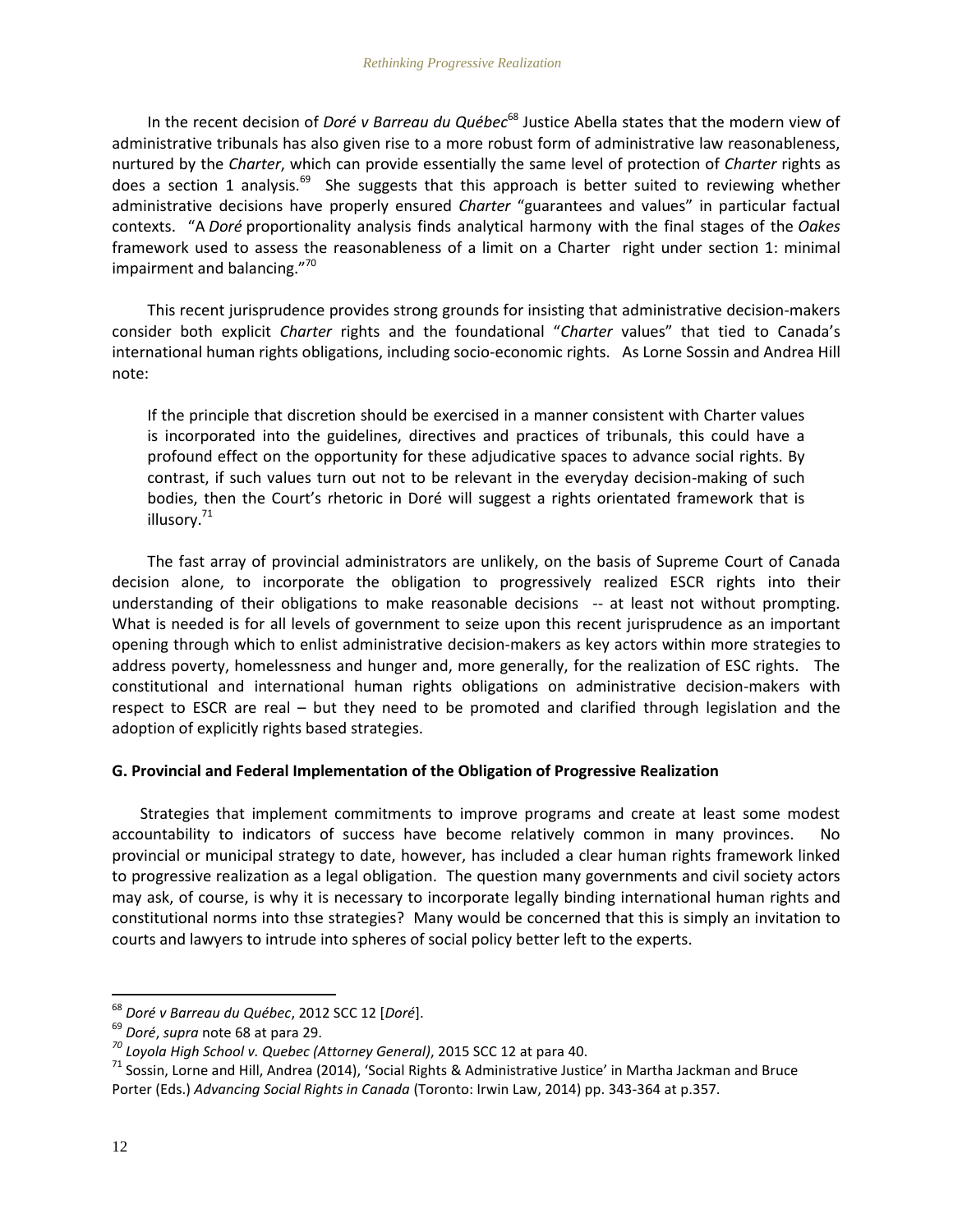The answer to this question is, in part, related to the nature of the problem that is being addressed by housing, anti-poverty and food security strategies. Homelessness, hunger, and poverty in Canada are not caused by a scarcity of food or affordable housing. Even in the developing world, Amartya Sen discovered that famines are not, primarily, caused by simple failures to provide enough food to those in need but rather by what he called systemic "entitlement system failures", tied to a broad range of policy choices, legislation, and program administration decisions in which access to adequate housing, food, or other requirements were not properly considered as fundamental human rights. While famine in developing countries and homelessness or hunger in Canada demand as a first response, urgent measures to provide basic necessities, it is equally important that the structural and systemic causes of ESC rights violations in Canada be addressed through a stronger commitment to the realization of human rights. The obligation of progressive realization addresses more than the obligation to provide for those in need. Effective strategies must also address systemic causes of poverty, hunger and homelessness amidst affluence in Canada.<sup>72</sup>

Entrenching social rights and the obligations of progressive realization in national, provincial and municipal strategies would affect decision-making and program design in all spheres which impact on the enjoyment of social rights – not, in most cases, through recourse to courts but rather by simply changing the status of ESC rights so that they are accorded the same status as statutory and civil and political rights in the consciousness of decision-makers. Like rights to freedom from discrimination on the prohibited grounds of race or sex, social rights would begin to inform all aspects of everyday program design, implementation and administration – precisely as they should, if we take international human rights and Supreme Court of Canada jurisprudence seriously. Rarely do civil and political rights such as these rely on recourse to the courts. They simply become embedded in the concept of reasonable decision-making. Administering a program or exercising statutory discretion in a manner that results in a family being rendered homeless or without access to adequate food or water should equally be seen as incompatible with a more rights-based standard of reasonableness.

While provincial governments have taken important steps in engaging with civil society and stakeholders in the design and implementation of housing and anti-poverty strategies, the strategies to date have remained largely within the older paradigm of social rights as aspirational. Initiatives such as housing first have resulted in significant steps forward in the realization of the right to housing, but the provision for basic needs is only the first step in the obligation of progressive realization.

The rights-based approach to the progressive realization of rights to housing, food and an adequate standard of living that has been affirmed internationally is highly relevant to the ongoing crisis of poverty and homelessness in Canada and to the design of effective policies, programs and strategies to address it. Economic deprivation amidst affluence in Canada must be understood as a socially constructed systemic failure of law, policy and decision-making, deriving from the fundamental devaluing of the rights claims of those who have been stigmatized and pushed to the margins of society. It is not simply a problem of unmet needs. It is also a devaluing of the rights and equal dignity and citizenship of those living in poverty, hunger and homelessness amidst affluence.

What would rights-based strategies incorporating the obligation of progressive realization look like in Canada? They will affirm social rights as claimable rights. Goals and timelines will not simply be targets for governments but will also be articulated as entitlements to reasonable decision-making

 $\overline{a}$  $72$ *Ibid.*